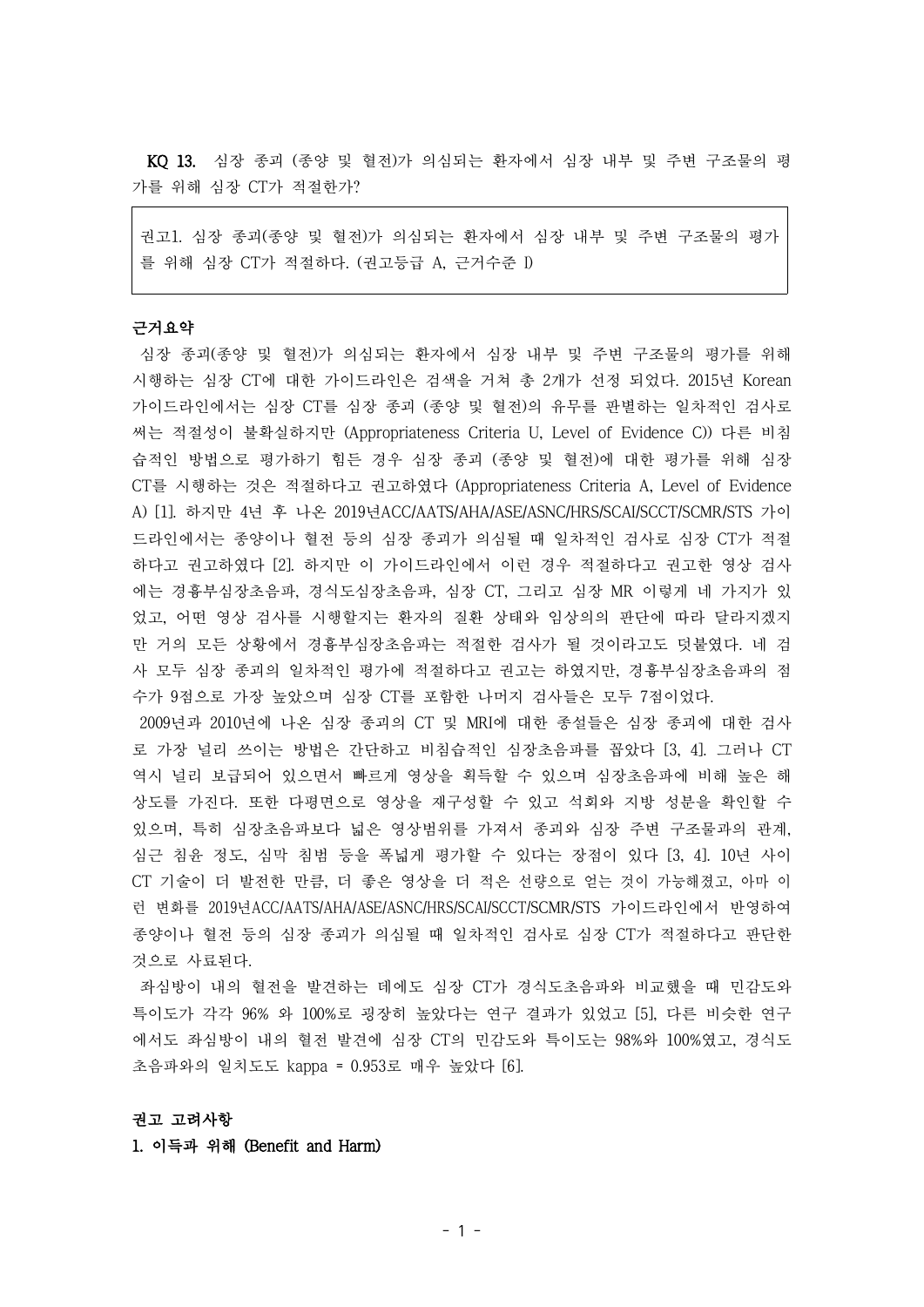경흉부심장초음파나 경식도심장초음파는 방사선과 조영제에 노출되지 않고 심장 MRI는 방 사선에 노출되지 않지만 CT는 방사선 피폭과 조영제 부작용이라는 단점이 존재한다. 하지 만 CT의 기술 향상으로 인해 방사선량이 예전보다 현저히 낮아졌고, 다평면 영상 재구성이 가능하다는 점과 심장초음파보다 높은 해상도와 넓은 영상범위로 심장초음파로 평가하기 어 려운 심장 종괴와 심장 주변 구조물과의 관계라든가 심장 종괴의 자세한 평가를 위해서는 심장 CT가 가지는 이득이 더 크다고 할 수 있다. MRI에 비해서도 CT의 보급률이 더 높고 더 빠르게 검사가 가능하다는 점이 CT가 가지는 이득이라고 할 수 있겠다.

### 2. 국내 수용성과 적용성 (Acceptability and Applicability)

우리나라의 경우 다른 나라에 비해 병원 자체의 CT 보유율이 높고 특히 대형병원은 심장 CT에서 필수적인 64채널 이상의 CT를 거의 대부분 보유하고 있기 때문에 심장 CT에 대한 접근성이 좋다. 따라서 진료지침의 국내 수용성에는 큰 무리가 없을 것으로 판단된다. 그러 나 건강보험적용 여부와 관련된 검사비용과 방사선 위해성, 조영제 부작용 등에 따른 환자 의 부담감 등에 있어서는 실제 적용하는데 어려운 측면도 존재할 수 있겠다. 수용성과 적용 성 평가표는 부록2에 제시되어 있다.

# 3. 검사별 방사선량

심장 CT 2 or 3

## 참고문헌

- 1. Kim YJ, Yong HS, Kim SM, et al. Korean guidelines for the appropriate use of cardiac CT. Korean J Radiol. 2015;16(2):251–285. doi:10.3348/kjr.2015.16.2.251
- 2. ACCF/SCCT/ACR/AHA/ASE/ASNC/NASCI/SCAI/SCMR 2010 Appropriate Use Criteria for Cardiac Computed Tomography. A Report of the American College of Cardiology Foundation Appropriate Use Criteria Task Force, the Society of Cardiovascular Computed Tomography, the American College of Radiology, the American Heart Association, the American Society of Echocardiography, the American Society of Nuclear Cardiology, the North American Society for Cardiovascular Imaging, the Society for Cardiovascular Angiography and Interventions, and the Society for Cardiovascular Magnetic Resonance
- 3. Kim EY, Choe YH, Sung K, Park SW, Kim JH, Ko YH. Multidetector CT and MR imaging of cardiac tumors. Korean J Radiol 2009;10:164-175
- 4. Anavekar NS, Bonnichsen CR, Foley TA, Morris MF, Martinez MW, Williamson EE, et al. Computed tomography of cardiac pseudotumors and neoplasms. Radiol Clin North Am 2010;48:799-816
- 5. Hur J, Kim YJ, Lee HJ, Nam JE, Ha JW, Heo JH, et al. Dual enhanced cardiac CT for detection of left atrial appendage thrombus in patients with stroke: a prospective comparison study with transesophageal echocardiography. Stroke 2011;42:2471-2477
- 6. Hur J, Kim YJ, Lee HJ, Ha JW, Heo JH, Choi EY, et al. Left atrial appendage thrombi